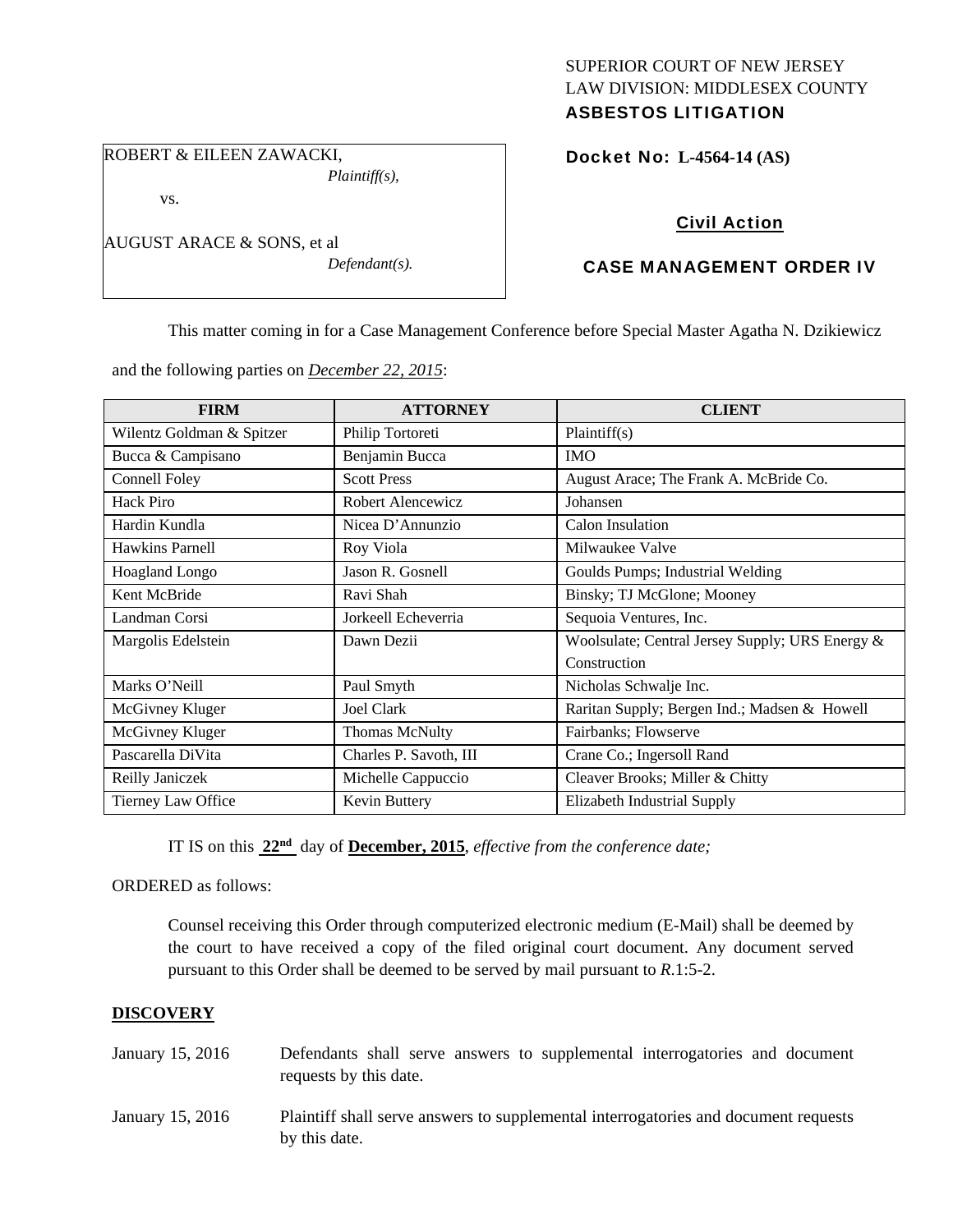- February 16, 2016 Fact discovery, including depositions, shall be completed by this date. Plaintiff's counsel shall contact the Special Master within one week of this deadline if all fact discovery is not completed.
- February 16, 2016 Depositions of corporate representatives shall be completed by this date.

#### **EARLY SETTLEMENT**

February 29, 2016 Settlement demands shall be served on all counsel and the Special Master by this date.

#### **SUMMARY JUDGMENT MOTION PRACTICE**

| March 18, 2016 | Plaintiff's counsel shall advise, in writing, of intent not to oppose motions by this date. |
|----------------|---------------------------------------------------------------------------------------------|
| April 1, 2016  | Summary judgment motions shall be filed no later than this date.                            |

April 29, 2016 Last return date for summary judgment motions.

#### **MEDICAL DEFENSE**

- February 22, 2016 Upon request, plaintiff is to arrange for the transfer of pathology specimens and xrays, if any, by this date.
- July 1, 2016 Defendants shall identify its medical experts and serve medical expert reports, if any, by this date. **In addition, defendants shall notify plaintiff's counsel (as well as all counsel of record) of a joinder in an expert medical defense by this date.**

#### **LIABILITY EXPERT REPORTS**

May 31, 2016 Plaintiff shall identify its liability experts and serve liability expert reports or a certified expert statement by this date or waive any opportunity to rely on liability expert testimony.

July 1, 2016 Defendants shall identify its liability experts and serve liability expert reports, if any, by this date or waive any opportunity to rely on liability expert testimony.

#### **ECONOMIST EXPERT REPORTS**

- May 31, 2016 Plaintiff shall identify its expert economists and serve expert economist report(s), if any, by this date or waive any opportunity to rely on economic expert testimony.
- July 1, 2016 Defendants shall identify its expert economists and serve expert economist report(s), if any, by this date or waive any opportunity to rely on economic expert testimony.

#### **EXPERT DEPOSITIONS**

July 22, 2016 Expert depositions shall be completed by this date. To the extent that plaintiff and defendant generic experts have been deposed before, the parties seeking that deposition in this case must file an application before the Special Master and

\_\_\_\_\_\_\_\_\_\_\_\_\_\_\_\_\_\_\_\_\_\_\_\_\_\_\_\_\_\_\_\_\_\_\_\_\_\_\_\_\_\_\_\_\_\_\_\_\_\_\_\_\_\_\_\_\_\_\_\_\_\_\_\_\_\_\_\_\_\_\_\_\_\_\_\_\_\_\_\_\_\_\_\_\_\_\_\_\_\_\_\_\_\_\_\_\_\_\_\_\_\_\_\_\_\_\_\_\_\_